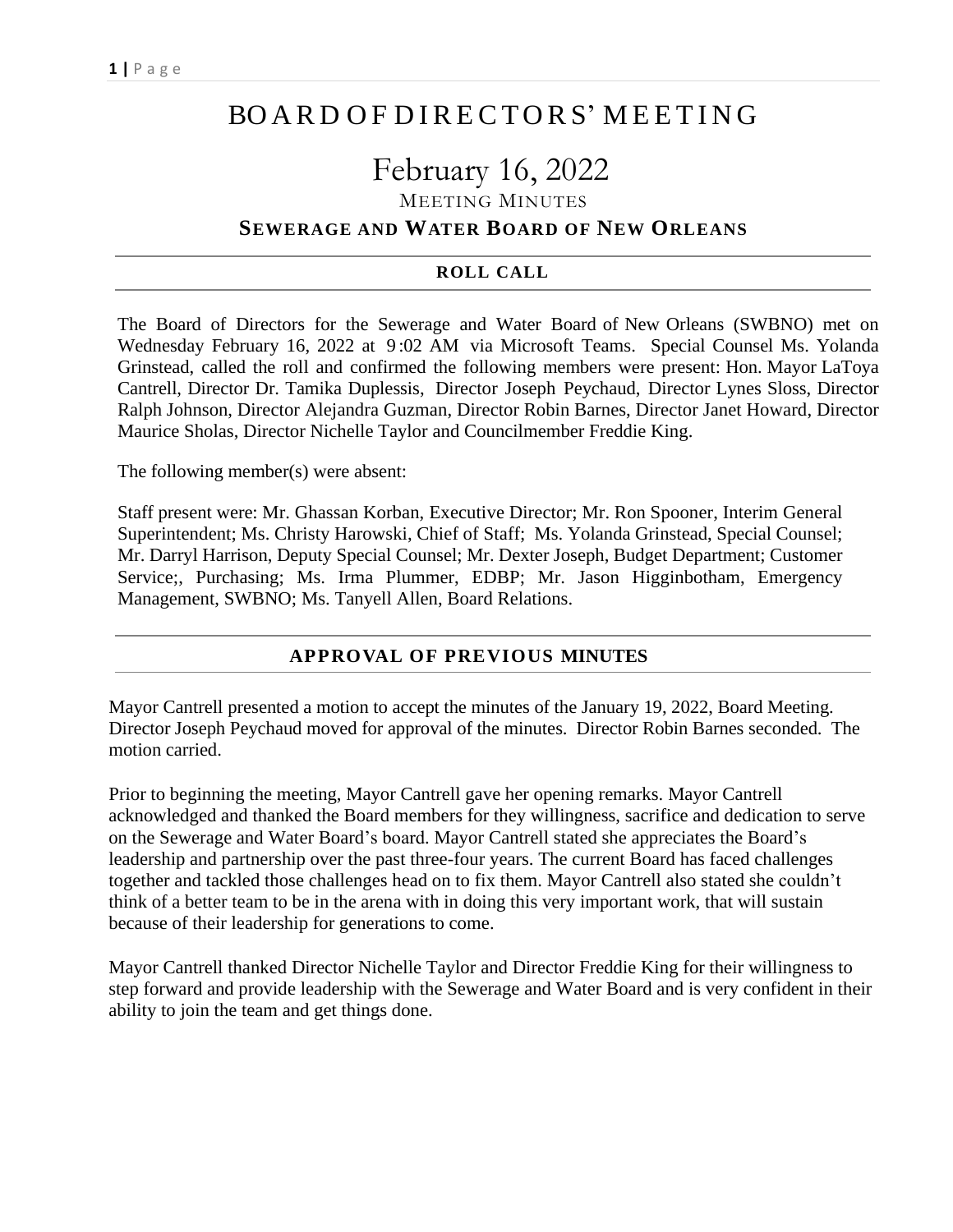## **REPORT OF THE EXECUTIVE DIRECTOR**

Executive Director Ghassan Korban presented a slide overview that focused on the following topics:

## **Federal Funding Updates Infrastructure Investment & Jobs Act**

- o Priority project list developed and shared with partners, stakeholder.
- o Majority of Funding administered by EPA via state drinking water and wastewater revolving funds.
- o Good communications with EPA leaders on application guidance and program rollout

#### **Low-Income Water Household Assistance Program (LIWHAP)**

- o Water utility assistance for low-income customers through federal COVID relief funds
- o Will be administered by Total Community Action
- o Working with Louisiana Housing Corporation on vendor agreement

#### **Operations**

- o **Operation Mardi Gras:** Staging networks response teams and support services equipment
- o Supporting post-parade cleanup
- o **Repair Updates**: Completed two large repairs on Panola St.
- o Upcoming repair on General Ogden and Nelson St. Successful tested closure on Monday
- o **FEMA Tour:** National and regional officials visited the Carrollton Water Plant on February 3
- o Briefed on progress of Water Hammer Mitigation Progress, Claiborne pump station rehab and West Power Complex.

#### **Pumping Status/ Drainage:**

#### **97 out of 99 Pumps Available for Use**

• **DPS 6:**

1 Pump is out of service for mechanical issues. Pump assembly shipped to Original Equipment Manufacturer in Wisconsin for repairs.

F Pump is back online as of February 10,2022.

• **DPS 12:**

D Pump is back online as of January 10, 2022.

• **DPS 14:**

#4 Pump gear box repairs underway --- Still with Vendor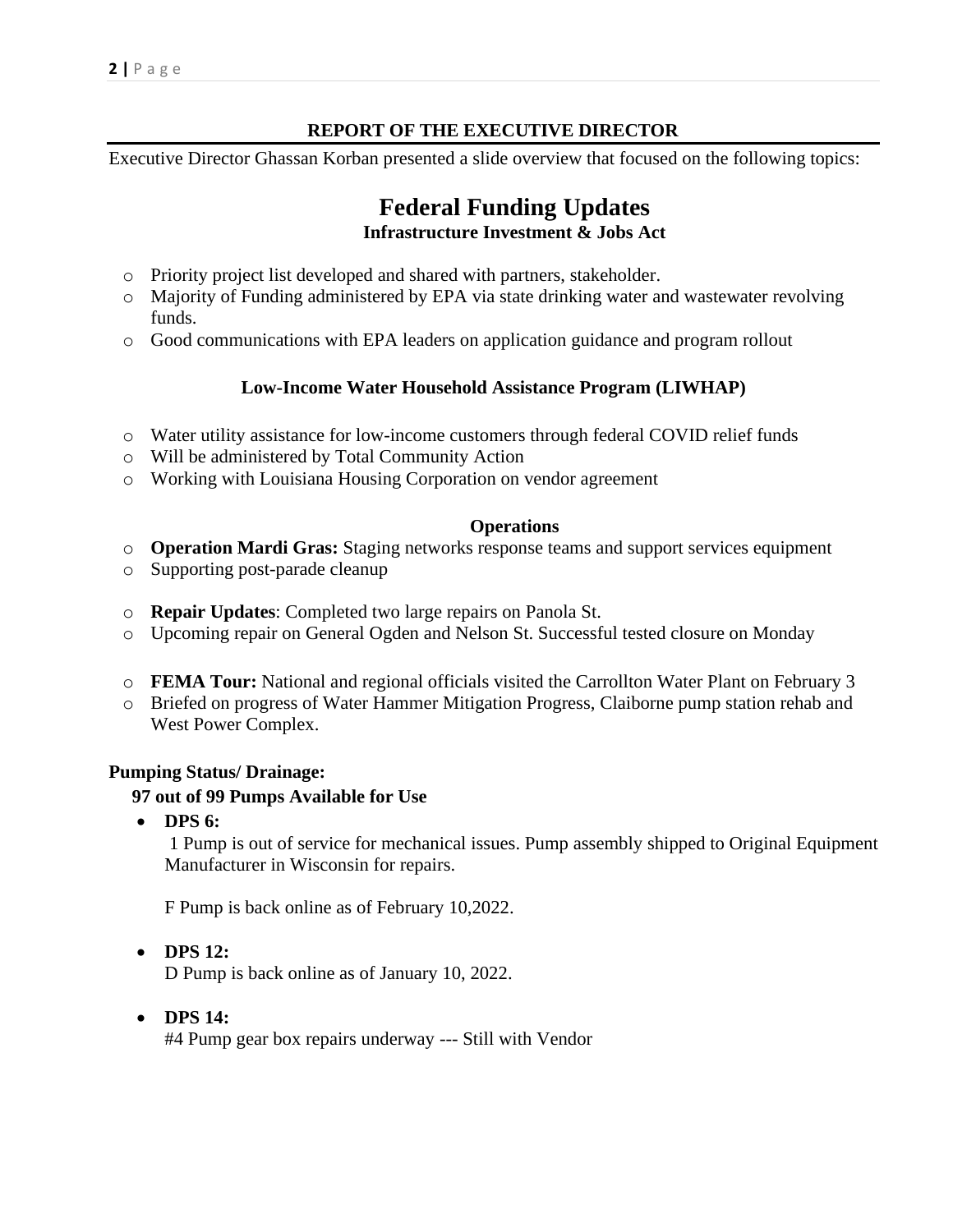#### **Power and Equipment Status**

#### **Turbines available for use:**

- o T4
- o T5
- o T6
- o Turbine 1 out; contractor on-site for repairs
- o The Strategic Plan was approved by the Strategy Committee and is seeking adoption from the entire Board of Directors on February 16, 2022.

## **COMMITTEE REPORTS**

#### Strategy Committee Report

Director Robin Barnes reported on the summary and actions taken by the Strategy Committee. The Strategy Committee Report for the month of February was presented and recommended for approval.

Mayor Cantrell asked for a motion to adopt the Strategy reports as amended. Director Alejandra Guzman move to adopt Strategy minutes as proposed. Director Tamika Duplessis seconded. The motion carried.

#### Audit Committee Report

Director Tamika Duplessis reported on the summary and actions taken by the Audit Committee. The Audit Committee Report for the month of February was presented and recommended for approval.

Mayor Cantrell asked for a motion to adopt the Audit reports as amended. Director Lynes Sloss move to adopt Audit minutes as proposed. Director Robin Barnes seconded. The motion carried.

#### Finance and Administration Committee Report

Director Lynes Sloss reported on the summary and actions taken by the Finance and Administration Committee. The Finance and Administration Committee Report for the month of February was presented and recommended for approval.

Mayor Cantrell asked for a motion to adopt the Finance and Administration reports as amended. Director Janet Howard move to adopt Finance minutes as proposed. Director Maurice Sholas seconded. The motion carried.

#### Pension Committee Report

Director Joseph Peychaud reported on the summary and actions taken by the Pension Committee. The Pension Committee Report for the month of February was presented and recommended for approval.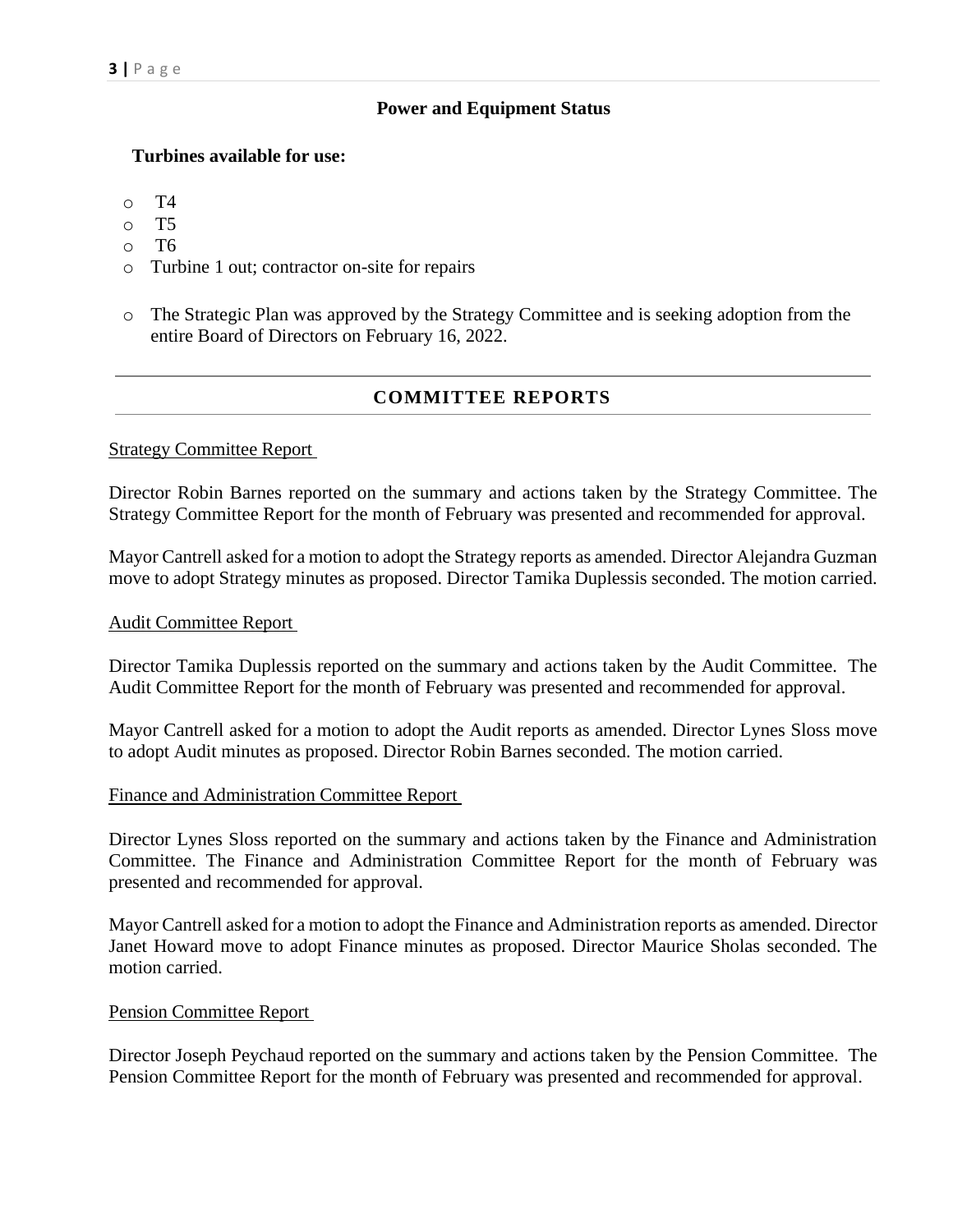Mayor Cantrell asked for a motion to adopt the Pension reports as amended. Director Lynes Sloss move to adopt Pension minutes as proposed. Director Maurice Sholas seconded. The motion carried.

## **CORRESPONDING RESOLUTIONS**

#### **The following resolutions were discussed at the February 9, 2022 Finance and Administration Committee Meeting:**

- **-** Resolution (R-016-2022) Approval of the Sewerage and Water Board Strategic Plan
- **-** Resolution (R-018-2022) Award of Contract 30228 Mid-City Basin No. 2 Sewer Rehabilitation Between the Sewerage and Water Board of New Orleans and Fleming Construction Company, LLC.
- Resolution (R-020-2022) Award of Contract 2158 Water Main Point Repair, Water Service Connection, Water Valve and Fire Hydrant Replacement at Various Sites Throughout Orleans Parish Between the Sewerage and Water Board of New Orleans and Wallace C. Drennan, LLC.
- Resolution (R-021-2022) Award of Contract 2159 Water Main Point Repair, Water Service Connection, Water Valve and Fire Hydrant Replacement at Various Sites Throughout Orleans Parish Between the Sewerage and Water Board of New Orleans and Boh Bros Construction Co., LLC.
- Resolution (R-026-2022) Award of Contract 8166 Repaving Open Cuts in Streets, Driveways, and sidewalks resulting from the Repair of Underground Utilities Between the Sewerage and Water Board of New Orleans and Wallace C. Drennan., LLC.
- Resolution (R-004-2022) Ratification of Change Order No. 5 for Contract 1370A 60Hz Transformers and Switchgear between the Sewerage and Water Board of New Orleans and Walter J. Barnes Electric Co., Inc.
- Resolution (R-025-2022) Ratification of Change Order No. 6 for Contract 1377 Water Hammer Hazard Mitigation Program – Claiborne Ave Pumping Station and Off-Site Improvements between the Sewerage and Water Board of New Orleans and M.R. Pittman Group, LLC
- **-** Resolution (R-024-2022) Ratification of Change Order 7 for Contract 1403 Demolition of Abandoned C7 & C8 Basins and Other Site Improvements at the Carrollton Water Treatment Plant between the Sewerage and Water Board of New Orleans and Cycle Construction Company, LLC
- Resolution (R-002-2022) Approval of Change Order No. 1 for Contract 1417 Static Frequency Converter Procurement Project between the Sewerage and Water Board of New Orleans and Walter J. Barnes Electric Co., Inc.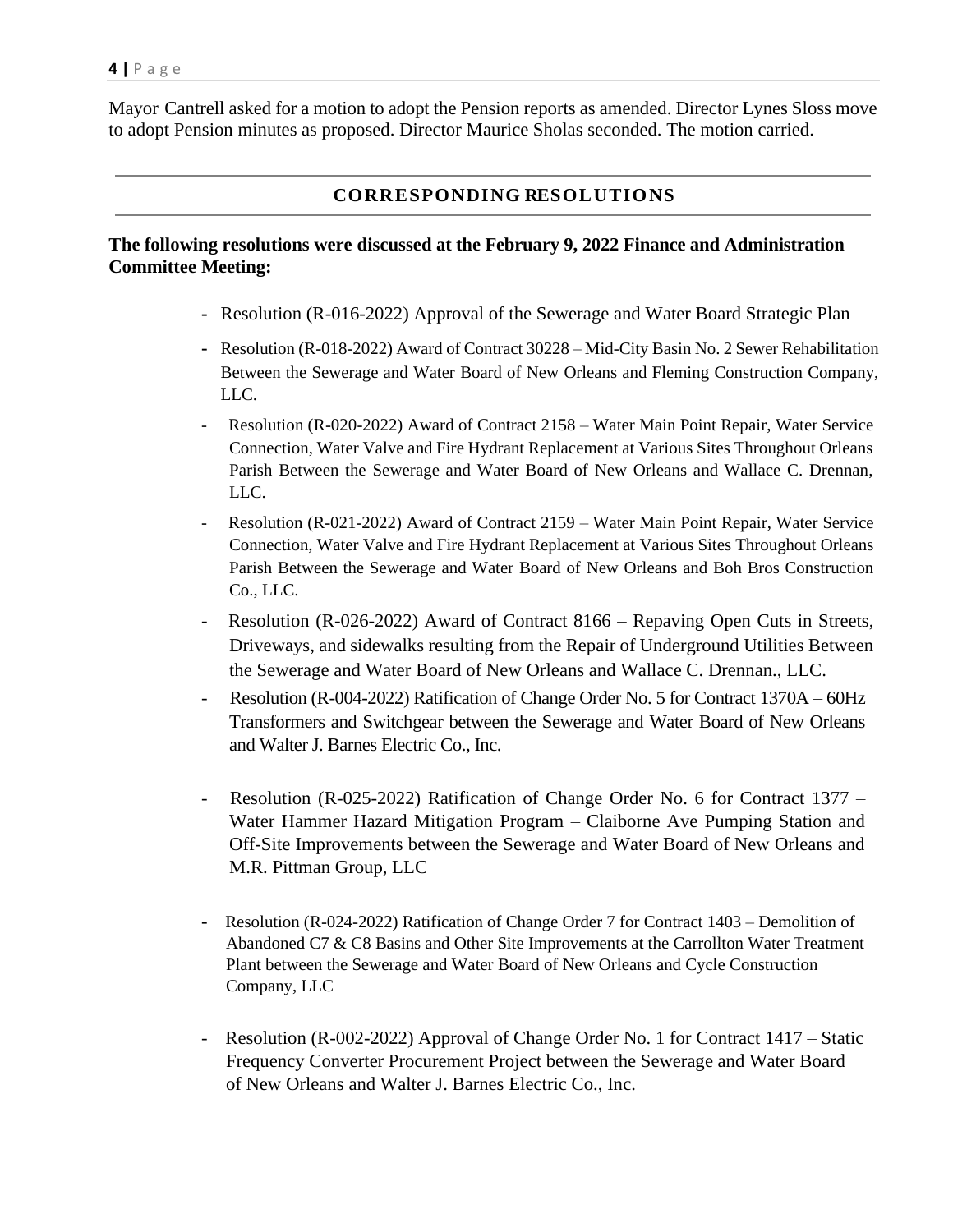- Resolution (R-019-2022) Ratification of Amendment 1 for Emergency Contract 6266 – Turbine No. 5 Control System Upgrades between the Sewerage and Water Board of New Orleans and Nexus Controls, LLC
- Resolution (R-022-2022) Authorization of Amendment No. 9 to the Agreement Between the Sewerage and Water Board of New Orleans and Lindfield, Hunter& Junius, Inc. for Design and Engineering Services for the 12" Waterline Replacement at the Algiers Lock Forebay
- Resolution (R-023-2022) Authorization of Amendment No. 6 to the Agreement between the Sewerage and Water Board of New Orleans and Hartman Engineering, Inc. for Design and Engineering Services for the Water Main Replacement Program

**Mayor Cantrell presented a motion to accept the Corresponding Resolutions in globo. Director Ralph Johnson moved. Director Tamika Duplessis seconded. The motion carried.**

**Mayor Cantrell presented a motion to enter executive session. Director Joseph Peychaud moved. Director Janet Howard seconded. The motion carried.**

**Mayor Cantrell presented a motion to exit executive session. Director Lynes Sloss moved. Director Alejandra Guzman seconded. The motion carried.**

**Mayor Cantrell presented a motion to increase Executive Director salary by 9.5% effective January 19, 2022. Director Janet Howard moved. Director Robin Barnes seconded. The motion carried.**

## **PUBLIC COMMENTS**

The following person(s) appeared before the Board of Directors to make comments:

• Mr. Brian Farrell, representing himself, talked about issues concerning leaks in the public pipes to be fixed.

## **INFORMATION ITEMS**

The following items were submitted for informational purposes only:

Preliminary Financial Results Report of the General Superintendent Safety Report Contracts Under \$1 Million or Less Report FEMA Project Worksheet Status DBE Participation on Contracts Report